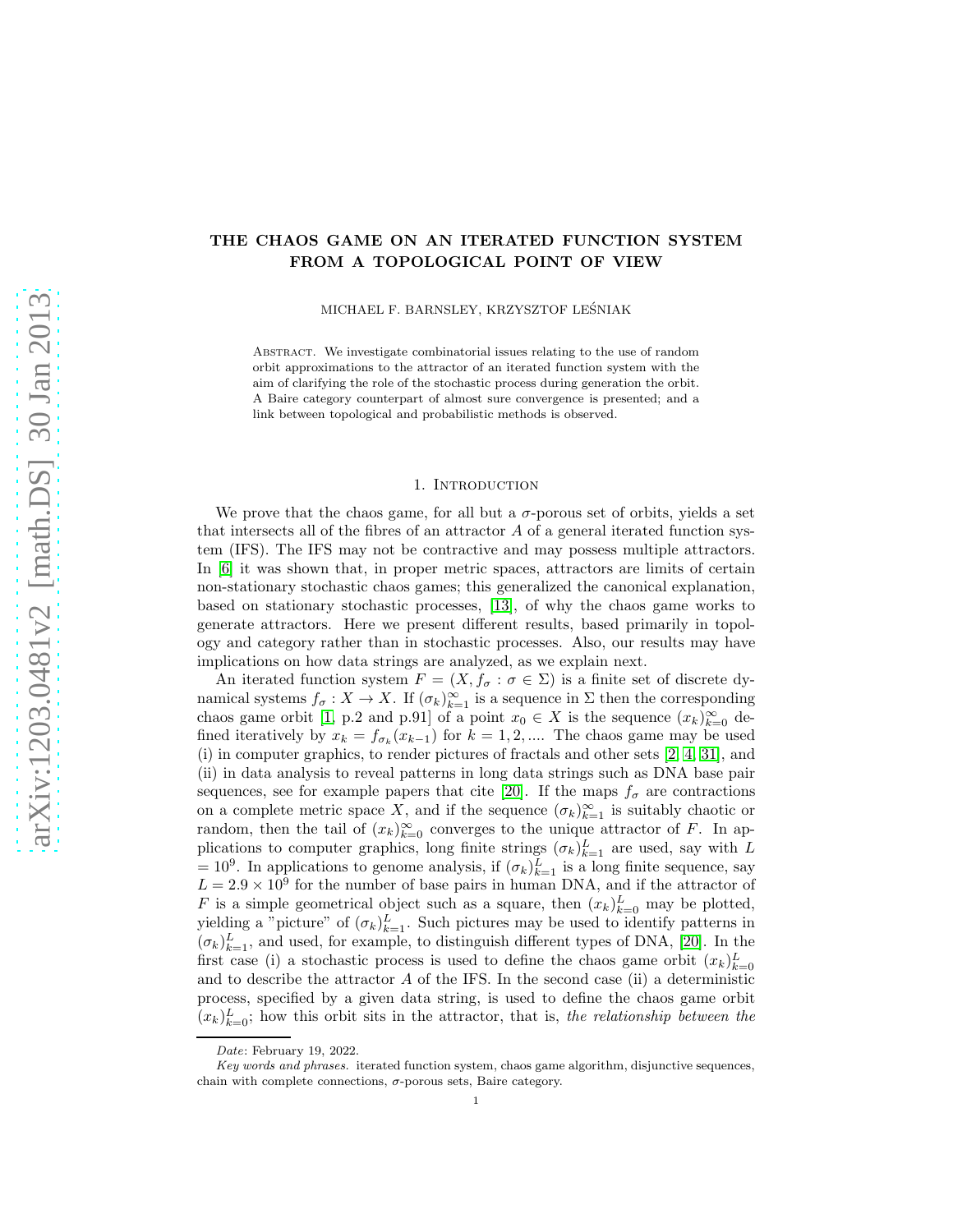deterministic orbit and the stochastic orbit, provides the pattern or signature of the string. Notice that there are two types of chaos game here: one describing an attractor, and the other describing a data string. Our results suggest the feasibility of data analysis (a) using topological concepts (b) using strongly-fibred IFSs.

The type of IFS  $F$  that we consider is quite general: the only restrictions are that the underlying metric space X is complete and the functions  $f_{\sigma}: X \to X$ are continuous. In Section [2](#page-1-0) we define an attractor, its basin of attraction, and chaos games. In Section [2](#page-1-0) we also define the fibres of an attractor and describe how attractors are classified according to their fibre structure. The types of fibre structure of an attractor are minimal-fibred, strongly-fibred and point-fibred. In contrast to the situation for a contractive IFS, as in the classical Hutchinson theory, see [\[18\]](#page-13-3), it is not generally possible to associate a continuous map from the code space  $\Sigma^{\infty}$  onto an attractor. Consequently, results concerning the behaviour of the chaos game cannot be inferred from analogous results, on the code space itself, by continuous projection onto the attractor. Nonetheless, in Section [3,](#page-3-0) we establish Theorem [1,](#page-5-0) which says that the tail of any disjunctive chaos game orbit, starting from any point in the basin of an attractor, converges in the Hausdorff metric to a set  $C_{\infty}$  that is both contained in the attractor and contains a point belonging to each fibre of the attractor. This is achieved via a sequence of lemmas, similar to ones in [\[6\]](#page-12-0), but replacing stochastic sequences by disjunctive ones, and lifting the requirement that  $X$  be proper. Theorem [1](#page-5-0) allows us to prove in Section [4](#page-7-0) that the chaos game, starting from any point in the basin of strongly-fibred attractor, yields the attractor, except for a set of strings that is small in the sense of Baire category; specifically Theorem [4](#page-9-0) says that the set of strings for which the chaos game does not converge to the strongly-fibred attractor is  $\sigma$ -porous, which is stronger than first category. In Section [5,](#page-9-1) we define the notion of a disjunctive stochastic process, which generalizes the notion of a chain with complete connections [\[32\]](#page-13-4); then we prove, as a consequence the foregoing material, that Theorem [5](#page-11-0) holds: namely, a chaos game produced by disjunctive stochastic process converges to a stronglyfibred attractor almost surely. Thus, we see that the stochastic version is a limiting consequence of combinatorics and topology, as it should be.

Finally, in Section [6](#page-12-4) we establish Theorem  $6$  – the Rapunzel Theorem – which illustrates the power of the disjunctiveness in the chaos game algorithm in the commonly occuring situation where an IFS of homeomorphisms on a compact metric space possesses a unique point-fibred attractor A and a unique point-fibred repeller A<sup>\*</sup>. This situation occurs for Möbius IFSs on the Riemann sphere [\[36\]](#page-13-5). Basically, the result says that if  $(\sigma_k)_{k=1}^{\infty}$  is a disjunctive sequence, then even when the point  $x_0$  belongs to the dual repeller  $A^*$ , the "usual/typical/almost always" event is that the chaos game orbit "escapes from the tower", the disjunctive sequence "lets down her hair" and the sequence of points in the chaos game orbit dances out of the clutches of the dual repeller. Why is this surprising? For a number of reasons, but mainly this:  $A^*$  is the complement of the basin of attractor  $A$ , so it is not true that  $\lim_{k\to\infty} F^k({x}) = A$  for  $x \in A^*$ , and  $A^*$  may have nonempty interior.

### 2. Definitions

<span id="page-1-0"></span>Throughout, let  $(X, d)$  be a complete metric space with metric d. For  $b \in X$ ,  $C \subset X$  we denote

$$
d(b, C) := \inf_{c \in C} d(b, c),
$$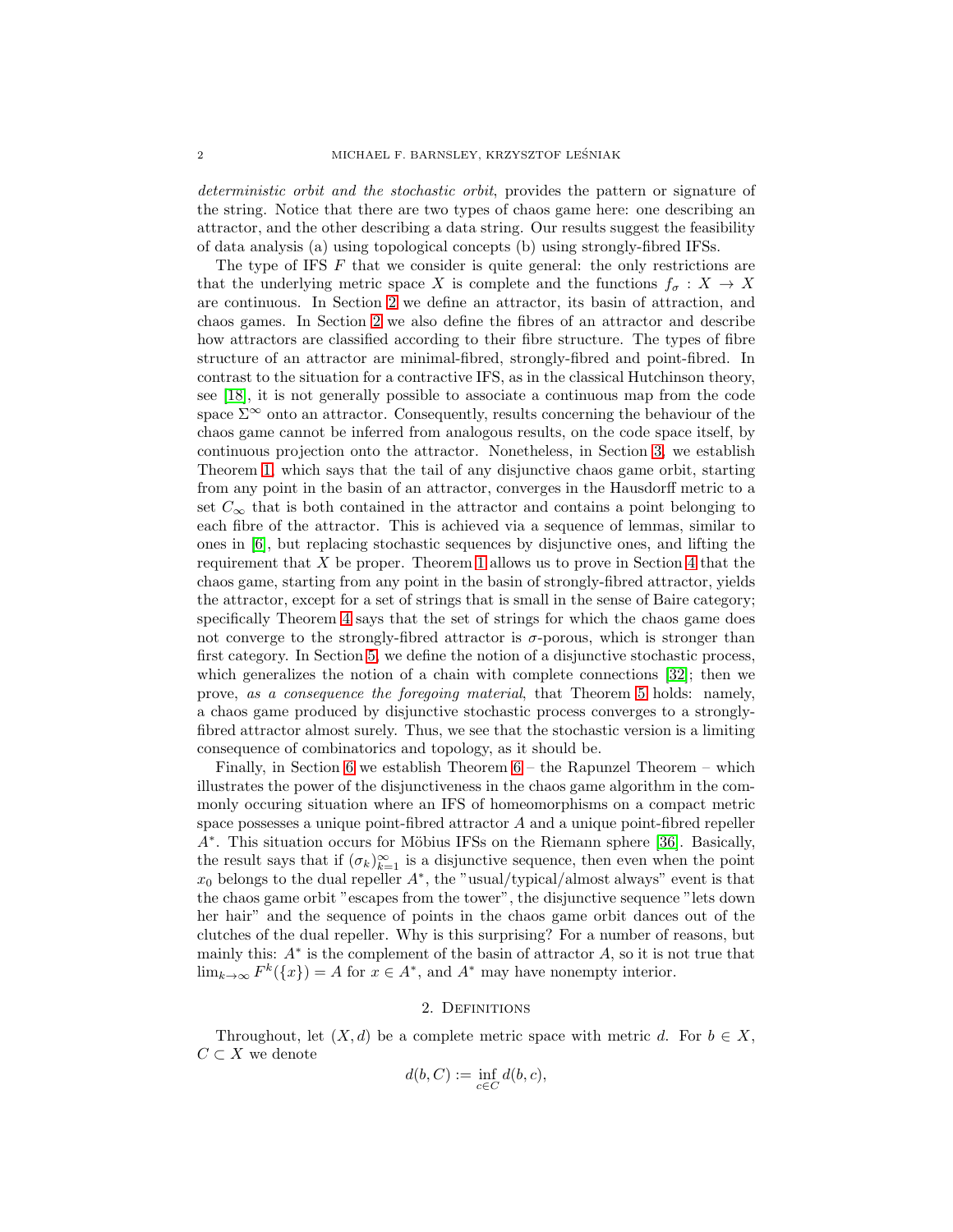and for  $B \subset X, \varepsilon > 0$ 

$$
N_{\varepsilon}B := \{ x \in X : d(x, B) < \varepsilon \}.
$$

The **Hausdorff distance** between  $B, C \subset X$  is defined as

$$
h(B, C) := \inf \{ r > 0 : B \subset N_r C, C \subset N_r B \}.
$$

Let  $\mathcal{K}(X)$  denote the set of nonempty compact subsets of X. Then  $(\mathcal{K}(X), h)$  is also a complete metric space, and may be referred to as a **hyperspace**  $([1, 2, 8, 14, 17])$  $([1, 2, 8, 14, 17])$  $([1, 2, 8, 14, 17])$  $([1, 2, 8, 14, 17])$  $([1, 2, 8, 14, 17])$  $([1, 2, 8, 14, 17])$  $([1, 2, 8, 14, 17])$ .

The system  $F = (X, f_{\sigma} : \sigma \in \Sigma)$ , comprising a finite set of continuous maps  $f_{\sigma}$ :  $X \to X$ , is called an iterated function system (IFS) on X [\[3\]](#page-12-6). Without risk of ambiguity we use the same notation  $F$  for the IFS and the associated **Hutchinson** operator

$$
F: \mathcal{K}(X) \to \mathcal{K}(X) \ni B \longmapsto F(B) = \bigcup_{\sigma \in \Sigma} f_{\sigma}(B) = \{f_{\sigma}(b) : \sigma \in \Sigma, b \in B\}.
$$

This map is well-defined because the  $f_{\sigma}$  are continuous and finite unions of continuous images of compacta are compacta. Furthermore, it is a basic fact that  $F: \mathcal{K}(X) \to \mathcal{K}(X)$  is continuous; a proof can be found in [\[5\]](#page-12-7). The k-fold composition of F is written as  $F^k$ .

Following [\[7\]](#page-12-8) we say that  $A \in \mathcal{K}(X)$  is an **attractor** of the IFS F on X when there exists an open neighbourhood  $U(A) \supseteq A$  such that, in the metric space  $(\mathcal{K}(X), h),$ 

(2.1) 
$$
F^{k}(B) \underset{k \to \infty}{\longrightarrow} A, \text{ for } U(A) \supset B \in \mathcal{K}(X).
$$

The union  $\mathcal{B}(A)$  of all open neighborhoods  $U(A)$  such that [\(2.1\)](#page-2-0) is true is called the **basin** of A. Since  $F : \mathcal{K}(X) \to \mathcal{K}(X)$  is continuous it follows that A is an invariant set for F, i.e.  $A = F(A)$ . Clearly, A is the unique fixed point of F in the basin of A, i.e., if  $B = \bigcup_{\sigma \in \Sigma} f_{\sigma}(B)$  and  $\mathcal{B}(A) \supset B \in \mathcal{K}(X)$ , then  $B = A$ .

The **coordinate map**  $\pi : \Sigma^{\infty} \to \mathcal{K}(A)$  for A (w.r.t. F) is defined by

<span id="page-2-0"></span>
$$
\pi(\rho) = \bigcap_{K=1}^{\infty} f_{\rho_1} \circ \dots \circ f_{\rho_K}(A) =: A_{\rho}
$$

for all  $\rho \in \Sigma^{\infty}$ . The set  $A_{\rho}$  is called a **fibre** of A. If  $A_{\rho}$  is a singleton for all  $\rho \in \Sigma^{\infty}$ , then  $A$  is said to be **point-fibred**.  $A$  is **strongly-fibred** means that if  $U$  is an open cover of A and  $U \in \mathcal{U}$  then there is  $\rho \in \Sigma^{\infty}$  such that  $A_{\rho} \subset U$ . For reasons related to a more general notion of "attractor", all attractors of IFSs are said to be minimally-fibred. Strongly-fibred is weaker than point-fibred which is weaker than the situation where  $A$  is the attractor of a contractive IFSs. Classification of attractors according their fibration is discussed in [\[28,](#page-13-8) Chapter 4].

Let  $(\sigma_1, \sigma_2, ...) \in \Sigma^{\infty}$ . The associated orbit of  $x_0 \in U(A)$  under F is the sequence  $(x_k)_{k=0}^{\infty}$  defined by

(2.2) 
$$
\begin{cases} x_0 \in U(A), \\ x_k := f_{\sigma_k}(x_{k-1}), \ k \ge 1. \end{cases}
$$

If  $(\sigma_1, \sigma_2, \ldots)$  is chosen according to some stochastic process, then  $(x_k)_{k=0}^{\infty}$  is referred to as a random orbit. More generally, such orbits are referred to as chaos game orbits, see [\[1\]](#page-12-1) and [\[33\]](#page-13-9), for example.

We use the notation  $f_w := f_{\sigma_1} \circ \ldots \circ f_{\sigma_k}$  for a finite word  $w = (\sigma_1, \ldots, \sigma_k) \in \Sigma^k$ , so that  $x_k = f_w(x_0)$ . The concatenation of two words  $u = (v_1, \ldots, v_m) \in \Sigma^m$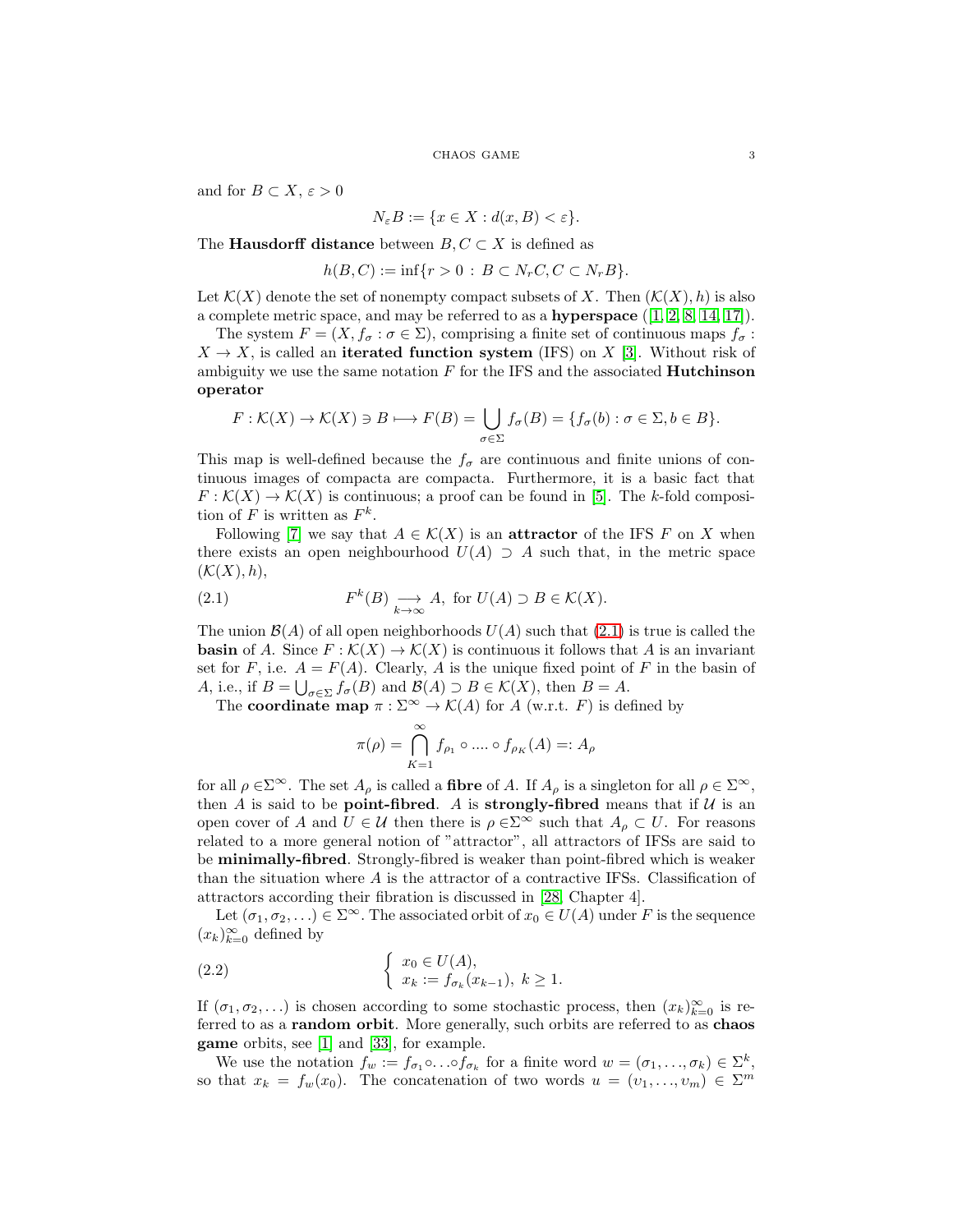<span id="page-3-0"></span>and  $w = (\sigma_1, ..., \sigma_k) \in \Sigma^k$  is  $uw := (v_1, ..., v_m, \sigma_1, ..., \sigma_k) \in \Sigma^{m+k}$ . Notice that  $f_{uw} = f_u \circ f_w$ . We may omit the parentheses and commas; for example  $u = v_1 \dots v_m$ .

### 3. Main Idea

Throughout this section let  $F = (X, f_{\sigma} : \sigma \in \Sigma)$  be an IFS with attractor  $A \in \mathcal{K}(X)$  and basin  $\mathcal{B}(A)$ . Let  $(x_k)_{k=0}^{\infty}$  denote the orbit of  $x_0$  under F, associated with  $(\sigma_1, \sigma_2, \ldots) \in \Sigma^{\infty}$ .

The following observation lies at the heart of this investigation. It is hidden in [\[6\]](#page-12-0); compare also with [\[22,](#page-13-10) Theorem 12.8.2].

<span id="page-3-1"></span>**Lemma 1.** Given  $x_0 \in \mathcal{B}(A)$ , we have  $y \in A$  if and only if, for given  $\varepsilon > 0$  there exists a natural number m and a word  $w = (\sigma_m, \sigma_{m-1}, \ldots, \sigma_1) \in \Sigma^m$  such that  $d(f_w(x_0), y) < \varepsilon.$ 

*Proof.* Suppose  $y \in A$  and let  $\varepsilon > 0$  be given. The definition of attractor implies that there exists an iteration m such that  $h(F^m(\lbrace x_0 \rbrace), A) < \varepsilon$ , and in particular

$$
y \in A \subset N_{\varepsilon} F^m(\{x_0\}).
$$

But

$$
N_{\varepsilon} F^m(\lbrace x_0 \rbrace) = N_{\varepsilon} \bigcup_{w \in \Sigma^m} f_w(\lbrace x_0 \rbrace) = \bigcup_{w \in \Sigma^m} N_{\varepsilon} f_w(\lbrace x_0 \rbrace).
$$

It follows that  $y \in N_{\varepsilon} f_w(\lbrace x_0 \rbrace)$  for some  $w \in \Sigma^m$ . It follows that there exists a word  $w = (\sigma_m, \sigma_{m-1}, \ldots, \sigma_1) \in \Sigma^m$  such that  $d(f_w(x_0), y) < \varepsilon$ .

Conversely, suppose y is such that, given  $\varepsilon > 0$ , there exists a natural number m and a sequence  $w = (\sigma_m, \sigma_{m-1}, \ldots, \sigma_1) \in \Sigma^m$  with  $d(f_w(x_0), y) < \varepsilon$ . It follows that  $d(y, F^m(\lbrace x_0 \rbrace)) < \varepsilon$ . It follows that  $y \in \lim_{m \to \infty} F^m(\lbrace x_0 \rbrace) = A$ .

For  $\sigma \in \Sigma^{\infty}$ ,  $x_0 \in X$ ,  $k \in \{1, 2, ...\}$ , define

$$
x_k := x_k(x_0, \sigma) := f_{\sigma_k} \circ \dots \circ f_{\sigma_1}(x_0).
$$

For all  $K = 0, 1, 2, \dots$  define

$$
C_K := C_K(x_0, \sigma) := \overline{\bigcup_{k=K}^{\infty} \{x_k\}}.
$$

It is straightfoward to prove that  ${x_k}_{k=0}^{\infty}$  is totally bounded; consequently  ${C_K}_{K=0}^{\infty}$ is a decreasing (nested) sequence of nonempty compact sets that converges in the Hausdorff metric to a unique nonempty compact limit

$$
C_{\infty} := C_{\infty}(x_0, \sigma) := \bigcap_{K=1}^{\infty} C_K.
$$

<span id="page-3-2"></span>**Lemma 2.** If A is an attractor of F,  $\mathcal{B}(A)$  is the basin of A,  $x_0 \in \mathcal{B}(A)$  and  $\sigma \in \Sigma^{\infty}$ , then

$$
C_{\infty}(x_0,\sigma)\subset A.
$$

*Proof.* First, it follows from Lemma [1](#page-3-1) that  $a \in A$  if, and only if, there is an infinite subsequence  $\{k_l\}_{l=1}^{\infty}$  of  $\{k\}_{k=1}^{\infty}$  and  $\rho^{(k_l)} \in \Sigma^{k_l}$  for  $l = 0, 1, 2, \dots$ , such that

$$
\{f_{\rho_{k_l}^{(k_l)}}\circ \dots \circ f_{\rho_{k_1}^{(k_1)}}(x_0)\}_{l=1}^\infty
$$

converges to a, namely

$$
\lim_{l\to\infty} f_{\rho_{k_l}^{(k_l)}}\circ\dots\circ f_{\rho_{k_1}^{(k_1)}}(\{x_0\})=a.
$$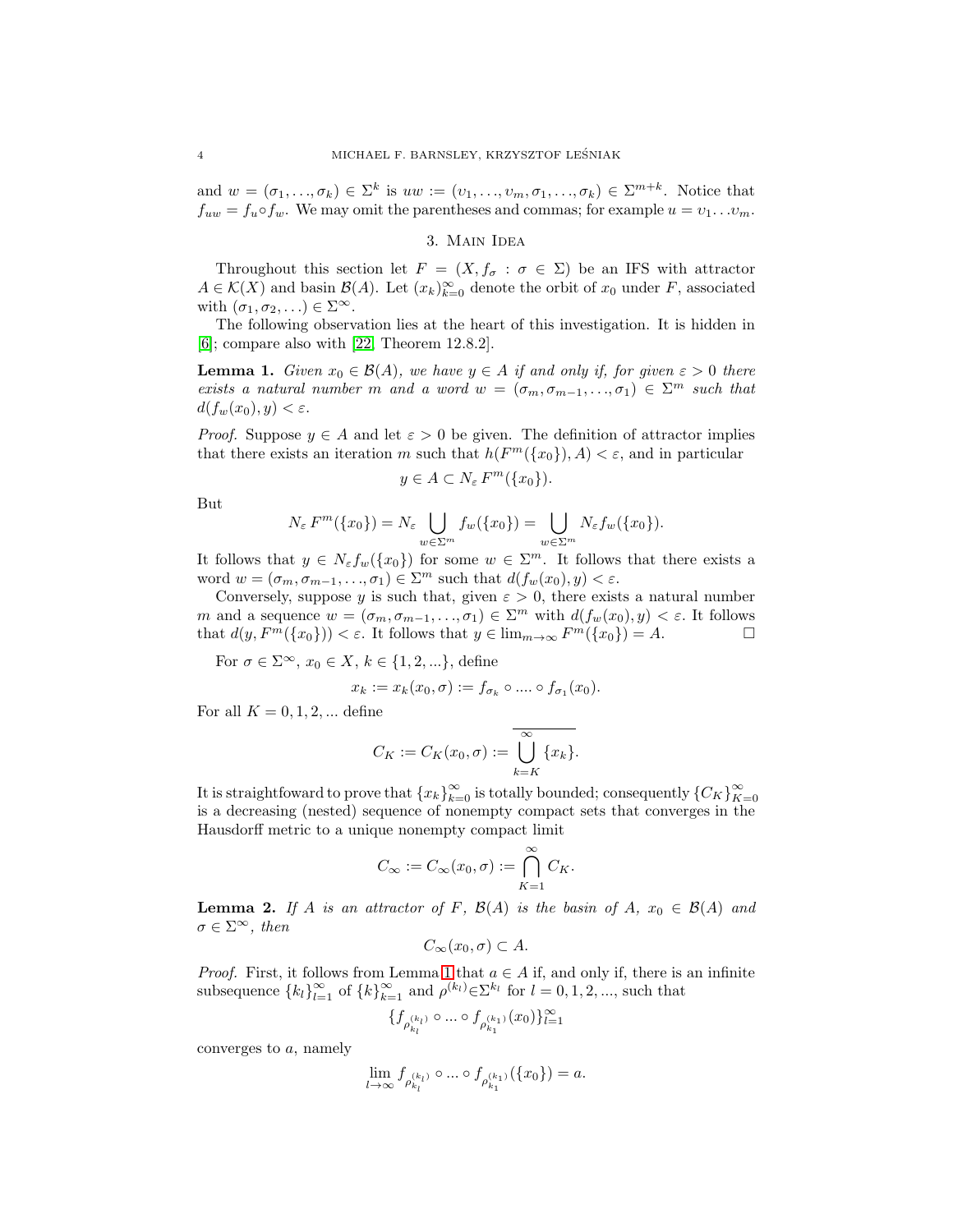Second, note that if  $c \in C_{\infty}$ , then there is an infinite subsequence  $\{k_m\}_{m=1}^{\infty}$  of  ${k}_{k=1}^{\infty}$  such that  ${f_{\sigma_{k_m}} \circ ... \circ f_{\sigma_1}(x_0)}_{m=0}^{\infty}$  converges to c. By the first observation, on choosing  $\rho^{(k_l)} = \sigma_{k_l}...\sigma_1$  for  $l = 1, 2, ...,$  we obtain  $c \in A$ .

The following lemma is perhaps suprising.

<span id="page-4-2"></span>**Lemma 3.** Let A be an attractor of F, let  $\mathcal{B}(A)$  be the basin of A, let  $\sigma \in \Sigma^{\infty}$  and let  $x_0 \in \mathcal{B}(A)$ . We have

$$
F(C_{\infty}(x_0,\sigma)) := \bigcup_{f \in F} f(C_{\infty}(x_0,\sigma)) \supset C_{\infty}(x_0,\sigma)
$$

Proof. We have

$$
F(C_K(x_0, \sigma)) = \bigcup_{f \in F} f(C_K(x_0, \sigma))
$$
  
= 
$$
\bigcup_{f \in F} f(\bigcup_{k=K}^{\infty} \{f_{\sigma_k} \circ \dots \circ f_{\sigma_1}(x_0)\})
$$
  
= 
$$
\bigcup_{f \in F} \bigcup_{k=K}^{\infty} \{f \circ f_{\sigma_k} \circ \dots \circ f_{\sigma_1}(x_0)\}
$$
  

$$
\supset C_{K+1}(x_0, \sigma)
$$

We know that  $F : \mathcal{K}(X) \to \mathcal{K}(X)$  is continuous. Taking limits of decreasing sequences, we obtain

$$
F(C_{\infty}(x_0,\sigma)) \supset C_{\infty}(x_0,\sigma).
$$

 $\Box$ 

In summary, so far, we have that for all  $x_0 \in \mathcal{B}(A)$ , for all  $\sigma \in \Sigma^{\infty}$ ,

$$
C_{\infty}(x_0,\sigma) \subset F(C_{\infty}(x_0,\sigma)) \subset A.
$$

<span id="page-4-1"></span>**Lemma 4.** Let A be an attractor of F, let  $\mathcal{B}(A)$  be the basin of A, let  $x_0 \in \mathcal{B}(A)$ ,  $\sigma \in \Sigma^{\infty}$ , and let  $\theta_1 \theta_2 ... \theta_P \in \Sigma^P$  for some  $P \in \{1, 2, ...\}$ . If

$$
\sigma_{M+1}...\sigma_{M+P} = \theta_1 \theta_2...\theta_P
$$

for infinitely many distinct positive integers M, then

$$
f_{\theta_P} \circ \dots \circ f_{\theta_1}(C_{\infty}(x_0, \sigma)) \cap C_{\infty}(x_0, \sigma) \neq \emptyset.
$$

<span id="page-4-0"></span>*Proof.* Let  $P = 1$ . We have, for all positive integers K and L, (3.1)

$$
f_{\theta_1}(C_K(x_0, \sigma)) \cap C_{K+L}(x_0, \sigma) = f_{\theta_1}(\overline{\bigcup_{k=K}^{\infty} \{f_{\sigma_k} \circ \dots \circ f_{\sigma_1}(x_0)\}}) \cap (\overline{\bigcup_{k=K+L}^{\infty} \{f_{\sigma_k} \circ \dots \circ f_{\sigma_1}(x_0)\}})
$$

$$
= (\overline{\bigcup_{k=K}^{\infty} \{f_{\theta_1} \circ f_{\sigma_k} \circ \dots \circ f_{\sigma_1}(x_0)\}}) \cap (\overline{\bigcup_{k=K+L}^{\infty} \{f_{\sigma_k} \circ \dots \circ f_{\sigma_1}(x_0)\}})
$$

$$
\supset \overline{\bigcup_{\substack{k=K+L \\ \text{with } k=K+L}}^{\infty} \{f_{\sigma_k} \circ \dots \circ f_{\sigma_1}(x_0)\}}).
$$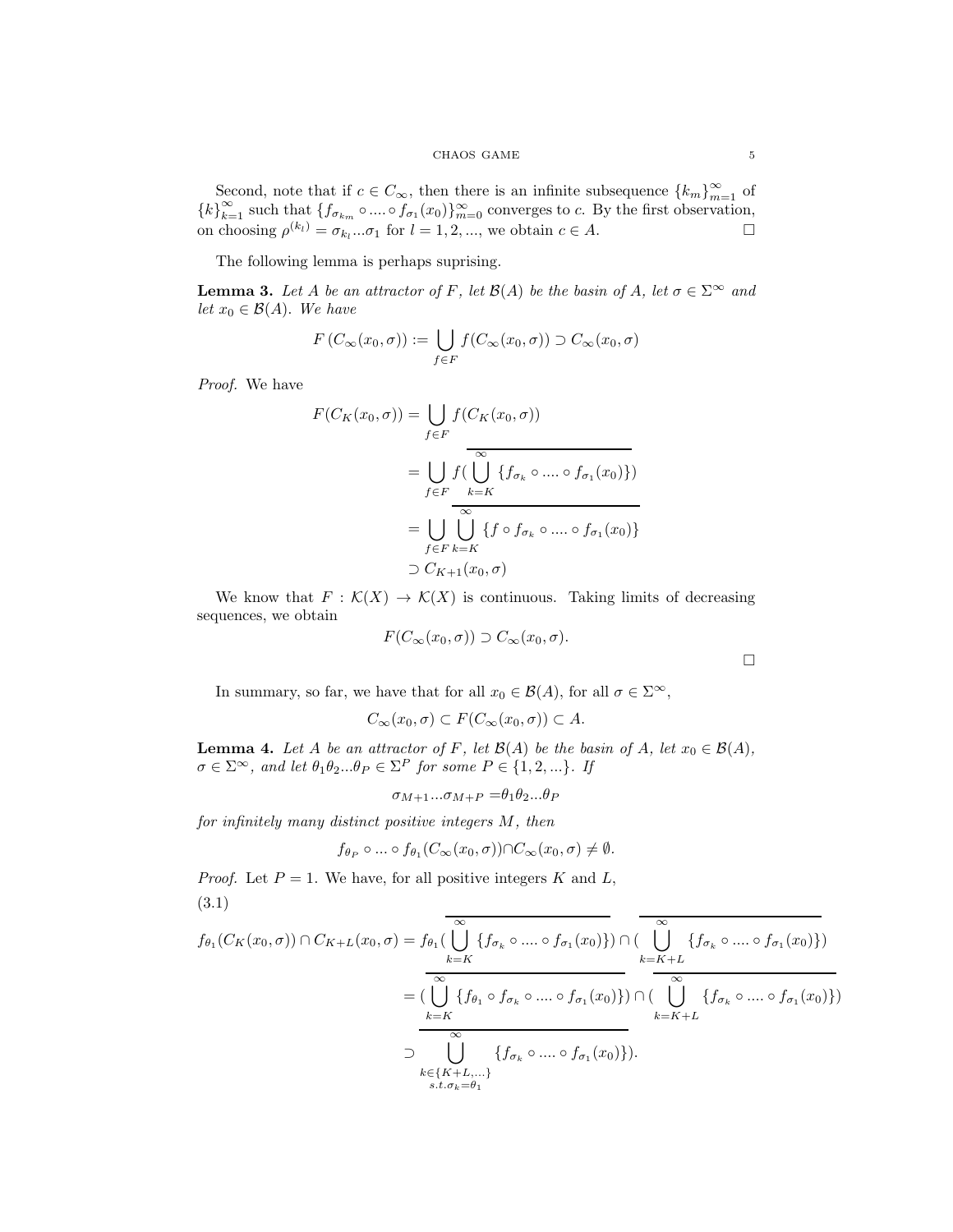The last expression is nonempty because  $\sigma_k = \theta_1$  for infinitely many values of k. It follows that  $\{f_{\theta_1}(C_K) \cap C_{K+L}\}_{L=1}^{\infty}$  is a decreasing sequence of nonempty compact sets. It converges to a nonempty compact set and it converges to  $f_{\theta_1}(C_K) \cap C_{\infty}$  so

$$
f_{\theta_1}(C_K) \cap C_{\infty} \neq \emptyset
$$

for all  $K = 1, 2, ...$  But now  $\{f_{\theta_1}(C_K) \cap C_{\infty}\}_{K=1}^{\infty}$  is a decreasing sequence of nonempty sets and it converges to

$$
f_{\theta_1}(C_{\infty}) \cap C_{\infty} \neq \emptyset.
$$

This proves the result for the case  $P = 1$ . For the general case, replace  $f_{\theta_1}$  by  $f_{\theta_P} \circ ... \circ f_{\theta_1}$  and adjust the expressions in [\(3.1\)](#page-4-0) accordingly.

We say that the infinite word  $\sigma = (\sigma_1, \sigma_2, ...) \in \Sigma^{\infty}$  is **disjunctive** ([\[11,](#page-12-9) [35\]](#page-13-11)) if it contains all possible finite words i.e.

<span id="page-5-1"></span>
$$
\forall_m \ \forall_{w \in \Sigma^m} \ \exists_j \ \forall_{l=1,\dots,m} \ \sigma_{(j-1)+l} = w_l.
$$

In fact any finite word appears in a disjunctive sequence of symbols infinitely often, because it reappears as part of longer and longer words.

**Proposition 1.** The sequence  $(\sigma_n)_{n=1}^{\infty} \in \Sigma^{\infty}$  is disjunctive if and only if

(3.2) 
$$
\forall_{n,m} \ \forall_{(\tau_1,\tau_2,\ldots,\tau_m)\in\Sigma^m} \ \exists_{k\geq n} \ \forall_{l=1,\ldots,m} \ \tau_l = \sigma_{k+l}.
$$

<span id="page-5-2"></span>Example 1. (Champernowne sequence). Let us write down finite words over the alphabet  $\Sigma$ : first the one-letter words, second two-letter words etc. An infinite word made by concatenating this list creates a disjunctive sequence of symbols in  $\Sigma^{\infty}$ , a Champernowne sequence. Note that all normal sequences are disjunctive but the converse is not true.

Applications of disjunctive sequences in complexity, automata theory and number theory are described in the papers cited in [\[11\]](#page-12-9).

What does disjunctiveness give us? Let  $\mathcal{S}_F$  denote the semigroup of continuous functions from  $X$  to itself, generated by  $F$ . That is

$$
\mathcal{S}_F := \{ f_{\sigma_1} \circ \dots \circ f_{\sigma_k} : k \in \{1, 2, \dots\}, \sigma_1 \dots \sigma_k \in \Sigma^k \}
$$

where the semigroup operation is function composition.

**Lemma 5.** Let A be an attractor of F, let  $\mathcal{B}(A)$  be the basin of A, let  $x_0 \in B$ , and let  $\sigma \in \Sigma^{\infty}$  be disjunctive. If  $f \in \mathcal{S}_F$ , then

$$
f(C_{\infty}(x_0,\sigma)) \cap C_{\infty}(x_0,\sigma) \neq \emptyset.
$$

Proof. This is an immmediate consequence of Lemma [4](#page-4-1) combined with disjunctiveness of  $\sigma$ .

<span id="page-5-0"></span>**Theorem 1.** Let A be an attractor of F, let  $\mathcal{B}(A)$  be the basin of A, let  $x_0 \in \mathcal{B}(A)$ and let  $\sigma \in \Sigma^{\infty}$  be disjunctive. The set  $C_{\infty}(x_0, \sigma)$  intersects every fibre of A; that is,

$$
A_{\rho} \cap C_{\infty}(x_0, \sigma) \neq \emptyset
$$

for all  $\rho \in \Sigma^{\infty}$ .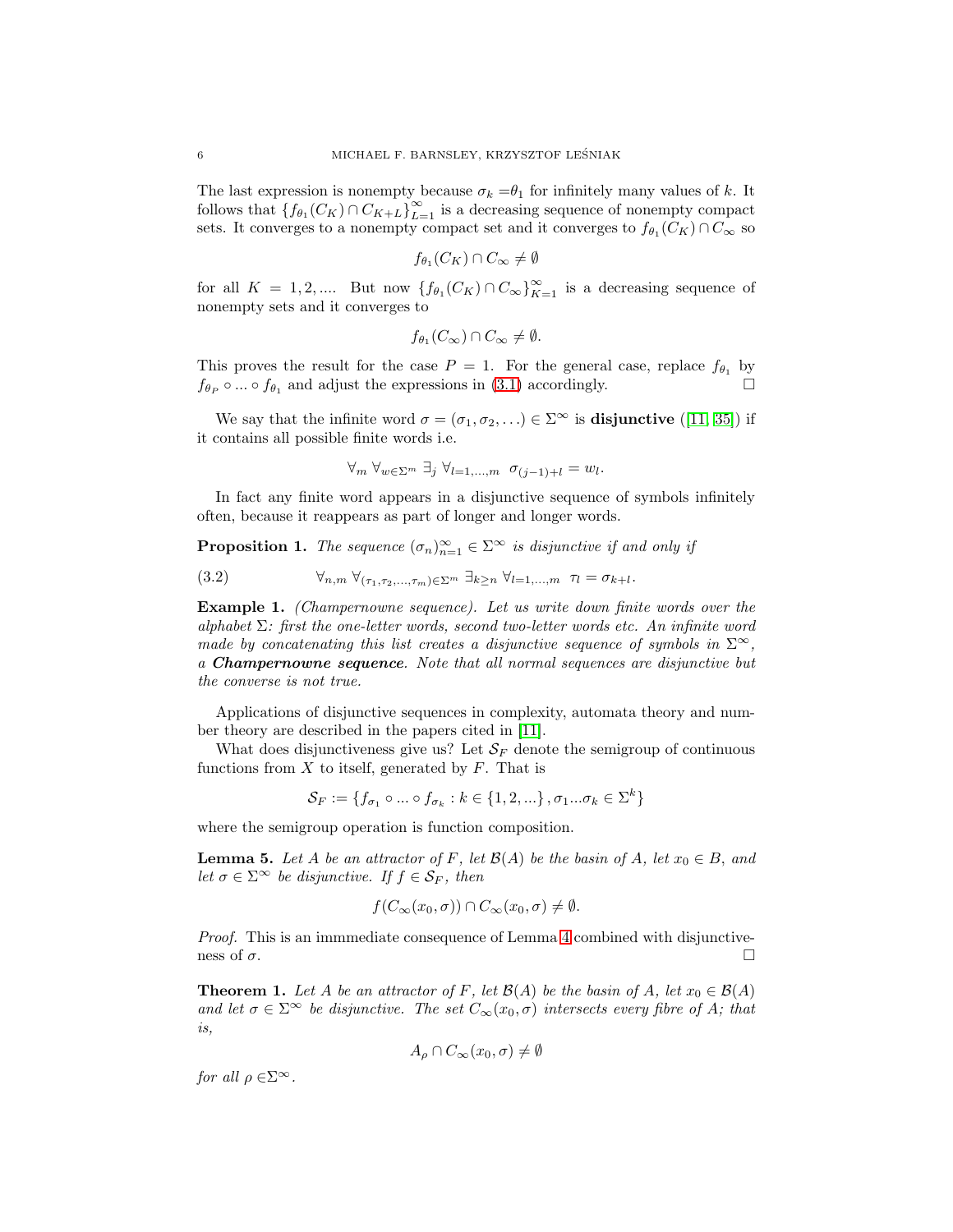Proof. We have

$$
C_{\infty} \cap A_{\rho} = C_{\infty} \cap \lim_{K \to \infty} f_{\rho_1} \circ \dots \circ f_{\rho_K}(A)
$$
  
=  $C_{\infty} \cap \bigcap_{K=1}^{\infty} f_{\rho_1} \circ \dots \circ f_{\rho_K}(A)$  because decreasing,  

$$
K=1
$$
  
=  $\bigcap_{K=1}^{\infty} (C_{\infty} \cap f_{\rho_1} \circ \dots \circ f_{\rho_K}(A))$  easily checked,

But, since  $C_{\infty} \subset A$  by Lemma [2,](#page-3-2) we have

$$
C_{\infty} \cap f_{\rho_1} \circ \dots \circ f_{\rho_K}(A) \supset C_{\infty} \cap f_{\rho_1} \circ \dots \circ f_{\rho_K}(C_{\infty})
$$

for all K. Also, by Lemma [3](#page-4-2) and the assumption that  $\sigma$  is disjunctive, we have

$$
C_{\infty} \cap f_{\rho_1} \circ \dots \circ f_{\rho_K}(C_{\infty}) \neq \emptyset
$$

for all K. It follows that  $\{C_{\infty} \cap f_{\rho_1} \circ ... \circ f_{\rho_K}(A)\}$  is a decreasing (nested) sequence of non-empty compact sets. It follows that

$$
C_{\infty} \cap A_{\rho} = C_{\infty} \cap \bigcap_{K=1}^{\infty} f_{\rho_1} \circ \dots \circ f_{\rho_K}(A) \neq \emptyset.
$$

This says that, given any fibre  $A_{\rho}$  of an attractor, there exists  $p \in A_{\rho}$  and a subsequence of  $\{x_k\}$  that converges to p.

<span id="page-6-0"></span>**Corollary 1.** Let A be an attractor of F, let B be the basin of A, let  $x_0 \in \mathcal{B}(A)$ and let  $\sigma \in \Sigma^{\infty}$  be disjunctive. If A is strongly-fibred, then

<span id="page-6-2"></span><span id="page-6-1"></span>
$$
C_{\infty}(x_0,\sigma)=A.
$$

That is, the tails of the random orbit

$$
(3.3) \t\t\t \{x_n : n \ge p\} \underset{p \to \infty}{\longrightarrow} A
$$

converge to the attractor with respect to the Hausdorff distance, and

(3.4) 
$$
A = \bigcap_{p=1}^{\infty} \overline{\bigcup_{n=p}^{\infty} \{x_n\}}.
$$

*Proof.* Let  $U$  be a cover by balls of radius epsilon. Since A is strongly-fibred, for each  $U \in \mathcal{U}$  there is  $\rho \in \Sigma^{\infty}$  such that  $A_{\rho} \subset U$ . Hence, a point of  $C_{\infty}(x_0, \sigma)$ lies in each  $U \in \mathcal{U}$ , by Theorem [1.](#page-5-0) It readily follows that  $C_{\infty}(x_0, \sigma) \supset A$ . But  $C_{\infty}(x_0, \sigma) \subset A$ ; hence  $C_{\infty}(x_0, \sigma) = A$ .

Note that Theorem [1](#page-5-0) is stronger than Corollary [1.](#page-6-0)

Here we digress slightly from our main themes to reflect on the name "chaos game", since the process underlying the chaos game algorithm can be purely deterministic and does not need to be related in any way to ergodicity (e.g. Example [3\)](#page-10-0). In dynamical systems theory the "furthest island" of stability is usually considered to be almost periodic behaviour, after stationary, periodic and quasi-periodic; beyond quasi-periodicity is the "ocean" of chaos. Following [\[30\]](#page-13-12) we recall that an infinite sequence of symbols  $\varsigma$  is **almost periodic** (or uniformly recursive) if, given any finite word  $\tau$  that occurs in  $\varsigma$  infinitely often we can associate a positive integer m such that any segment in  $\varsigma$  of length m contains  $\tau$  as a substring. Obviously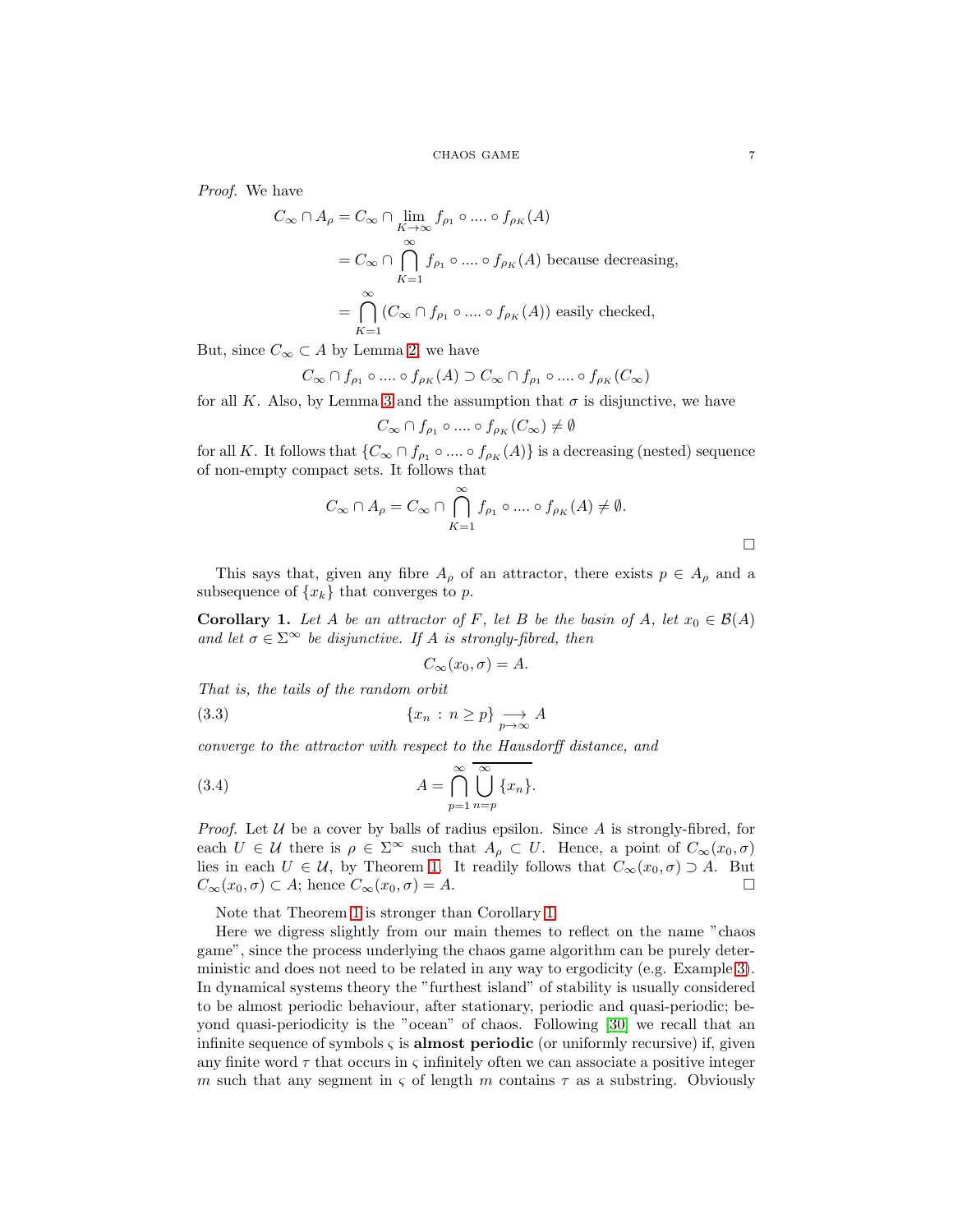<span id="page-7-0"></span>a disjunctive sequence cannot be almost periodic. Therefore the descriptive term "chaos game" retains its interpretation.

## 4. Categorial analysis

<span id="page-7-2"></span>Subset  $\Psi \subset M$  of a metric space M is called **porous** when

$$
(4.1) \qquad \exists_{0<\lambda'<1} \exists_{r_0>0} \forall_{\psi\in\Psi} \forall_{0
$$

A countable union of porous sets is said to be  $\sigma$ -porous. A subset of a  $\sigma$ -porous set is  $\sigma$ -porous.

Note that every  $\sigma$ -porous set is of the first Baire category and that this is a proper inclusion. Moreover every  $\sigma$ -porous subset of euclidean space has null Lebesgue measure. In general metric spaces one can also relate the ideal of porous sets to the ideal of null sets under suitable assumptions. We quote such a result next and then show its natural application in Example [4.](#page-10-1)

<span id="page-7-3"></span>**Theorem 2** ([\[29\]](#page-13-13) Propositions 3.5 & 3.3). Let  $\mu$  be the completion of a Borel regular probability measure on a separable metric space M which satisfies the doubling condition

$$
(4.2) \qquad \qquad \exists_{r_0, c>0} \ \forall_{\psi \in M} \ \forall_{0 < r < r_0} \ \mu(N_{2r} \{\psi\}) \leq c \cdot \mu(N_r \{\psi\}).
$$

If  $\Psi \subset M$  is  $\sigma$ -porous set, then it is null  $\mu(\Psi) = 0$ .

We remark that the regularity assumption is superfluous since probabilistic Borel measures on metric spaces are always regular ([\[9\]](#page-12-10) Theorem 1.1) and completion adds only subsets of null sets. Fulfilling doubling condition everywhere implies that the measure is strictly positive (i.e., nonempty open sets are have positive measure); thus the support of the measure is the whole space.

More on porosity can be found in [\[37,](#page-13-14) [29\]](#page-13-13). The book [\[24\]](#page-13-15) uses porosity to study generics in optimization problems (cf. [\[10\]](#page-12-11)). Results relating to porosity in fractal geometry and analysis can be found for example in [\[12,](#page-12-12) [25\]](#page-13-16).

<span id="page-7-1"></span>The following criterion will be useful.

# **Proposition 2.** If  $\Psi \subset M$  satisfies

$$
(4.3) \qquad \qquad \exists_{0<\lambda<1} \ \forall_{\psi\in\Psi} \ \forall_{n\geq 1} \ \exists_{\nu\in M} \ N_{\lambda\cdot 2^{-n}}\{\nu\} \subset N_{2^{-n}}\{\psi\} \setminus \Psi,
$$

then  $\Psi$  is porous.

*Proof.* Choose  $r_0 := 1$  and associate with  $0 < r < r_0$  the number  $n \ge 1$  in such a way that

$$
2^{-n} < r \le 2 \cdot 2^{-n}.
$$

(Namely  $n :=$  entier $\left[ \log_2(r^{-1}) \right] + 1$ ).

From [\(4.3\)](#page-7-1) there exist appropriate  $0 < \lambda < 1$  and  $v \in M$ . Scale  $\lambda' := \frac{\lambda}{2}$  verifies  $(4.1):$  $(4.1):$ 

$$
N_{\lambda' r}\{v\} \subset N_{\lambda 2^{-n}}\{v\} \subset N_{2^{-n}}\{\psi\} \setminus \Psi \subset N_r\{\psi\} \setminus \Psi.
$$

Now we recall that the **Cantor space**  $(\Sigma^{\infty}, \rho)$  is the set of infinite words over alphabet  $\Sigma$  equipped with the **Baire metric** 

$$
\varrho\left(\left(\sigma_i\right)_{i=1}^{\infty}, \left(v_i\right)_{i=1}^{\infty}\right) := 2^{-\min\{i:\sigma_i \neq v_i\}}
$$

for  $(\sigma_i)_{i=1}^{\infty}, (\nu_i)_{i=1}^{\infty} \in \Sigma^{\infty}$  (conveniently  $2^{-\min \emptyset} := 0$ ). Note that this space  $(\Sigma^{\infty}, \varrho)$ may be referred to as code space in fractal geometry settings.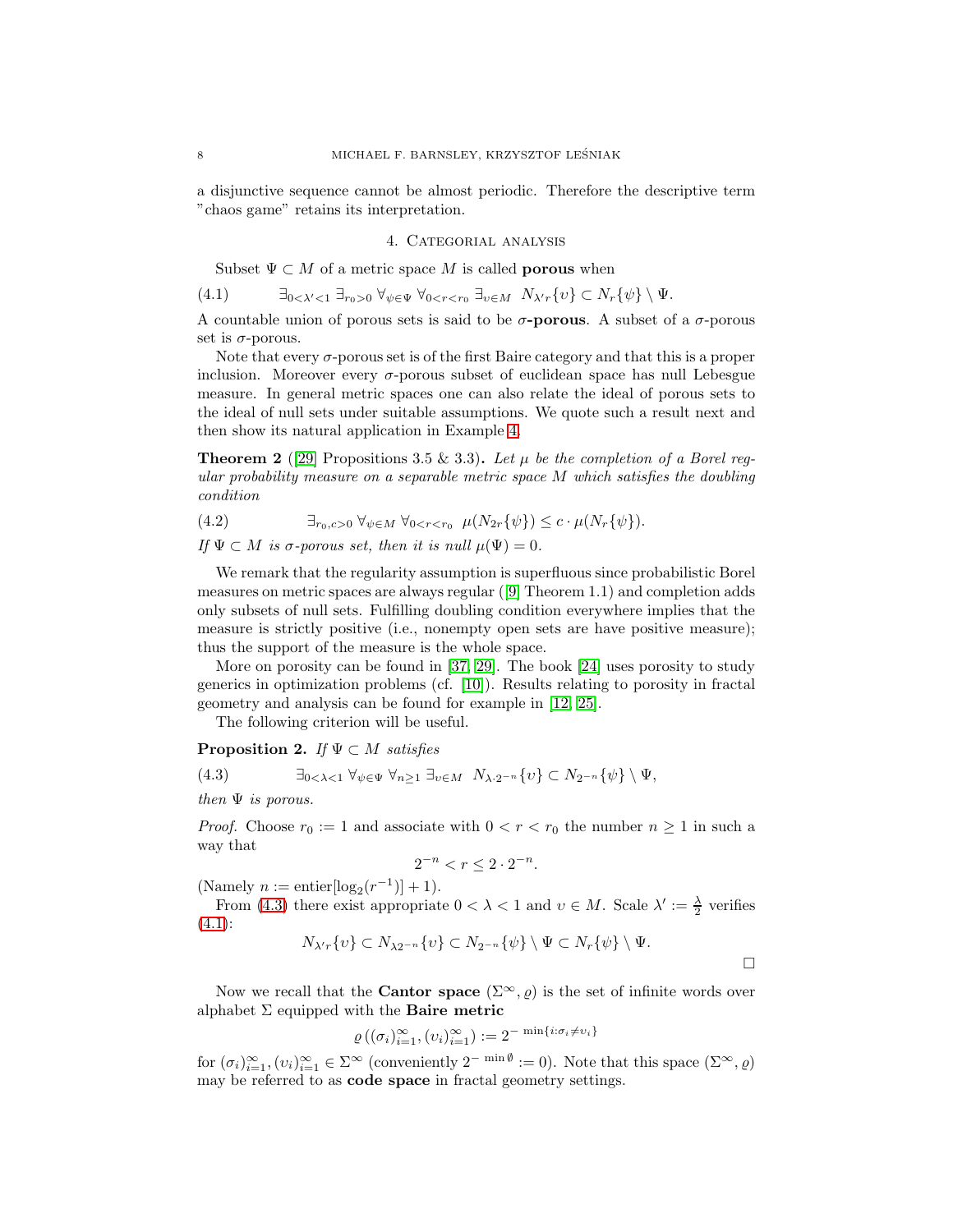### CHAOS GAME  $\hskip 1.5cm 9$

The topology of the Cantor space is just the Tikhonov product of the discrete alphabet  $\Sigma$  and so it is compact. But the Baire metric obeys ultrametric triangle inequality; this provides a tree structure in the space (compare also König's lemma on trees). The Cantor space appears among others in automata theory (e.g., [\[11\]](#page-12-9) and references therein) and symbolic dynamics ([\[1,](#page-12-1) [2\]](#page-12-2)).

<span id="page-8-0"></span>For future reference we note that balls in the Baire metric are cylinders

(4.4)  $\forall_{n\geq 1} \forall_{2^{-(n+1)}< r\leq 2^{-n}} \forall_{\psi=(\psi_i)_{i=1}^{\infty}\in\Sigma^{\infty}} N_r\{\psi\} = \{\psi_1\} \times \ldots \times \{\psi_n\} \times \Sigma^{\infty}.$ 

For  $\tau = (\tau_1, \ldots, \tau_m) \in \Sigma^m$  and  $p \geq 1$  denote

$$
\Psi(\tau, p) := \{ (\sigma_i)_{i=1}^{\infty} \in \Sigma^{\infty} : \exists_{k \geq p} \ \forall_{l=1,\dots,m} \ \tau_l = \sigma_{(k-1)+l} \},
$$

the set of words that do not contain the subword  $\tau$  from the p-th position onwards.

<span id="page-8-1"></span>**Lemma 6.** The set  $\Psi(\tau, p)$ , as a subset of the code space  $(\Sigma^{\infty}, \varrho)$ , is a Borel set and porous.

*Proof.* To simplify notation  $\Psi := \Psi(\tau, p)$  and  $\tilde{n} := n + p$  given  $n \geq 1$ . Let  $\psi = (\psi_i)_{i=1}^{\infty} \in \Psi$ . We investigate  $N_{2^{-n}}\{\psi\} \setminus \Psi$ . Define for  $i \geq 1$ 

$$
\upsilon_i := \begin{cases} \psi_i, & i < \tilde{n}, \\ \tau_{(i-\tilde{n}) \mod m+1}, & i \geq \tilde{n}. \end{cases}
$$

Of course  $v := (v_i)_{i=1}^{\infty} \in \Sigma^{\infty} \setminus \Psi$ . Moreover  $v \in N_{2^{-n}}\{\psi\}$ , because

 $\rho(v, \psi) < 2^{-\tilde{n}} < 2^{-n}.$ 

Consider  $\varsigma = (\sigma_i)_{i=1}^{\infty} \in \Sigma^{\infty}$  close enough to  $v$ , namely

$$
\varrho(\varsigma, \upsilon) < 2^{-(2m+p)} \cdot 2^{-n}.
$$

Then  $\sigma_i = v_i$  for  $i \leq (2m+p) + n$ . So

$$
p < \tilde{n} + m < \tilde{n} + m + 1 < \ldots < \tilde{n} + m + (m - 1) < 2m + p + n
$$

and thus  $\sigma_{\tilde{n}+m+l-1} = \tau_l$  for  $l = 1, 2, ..., m$ , which in turn means that  $\varsigma \notin \Psi$ . Additionally

$$
\varrho(\varsigma,\psi) \le \varrho(\varsigma,v) + \varrho(v,\psi) < 2^{-1} \cdot 2^{-n} + 2^{-1} \cdot 2^{-n} = 2^{-n},
$$

which means  $\varsigma \in N_{2^{-n}}\{\psi\}$ . Altogether

$$
N_{\lambda \cdot 2^{-n}} \{v\} \subset N_{2^{-n}} \{\psi\} \setminus \Psi,
$$

if we put  $\lambda := 2^{-(2m+p)}$ . Therefore  $\Psi$  is porous subject to condition [\(4.3\)](#page-7-1).

The complement

$$
\Sigma^{\infty} \setminus \Psi = \bigcup_{k \ge 1} \Sigma^{p+(k-1)} \times \{\tau_1\} \times \ldots \times \{\tau_m\} \times \Sigma^{\infty} =
$$

$$
= \bigcup_{k \ge 1} \bigcup_{\pi \in \Sigma^{p+k-1}} N_{2^{-(p+k-1+m)}} \{\pi \cdot \tau\}
$$

is a countable union of open balls due to  $(4.4)$ , hence  $\Psi$  is Borel.

<span id="page-8-2"></span>**Theorem 3.** Sequences which are not disjunctive form a Borel  $\sigma$ -porous set  $D' \subset$  $\Sigma^{\infty}$  w.r.t. the Baire metric.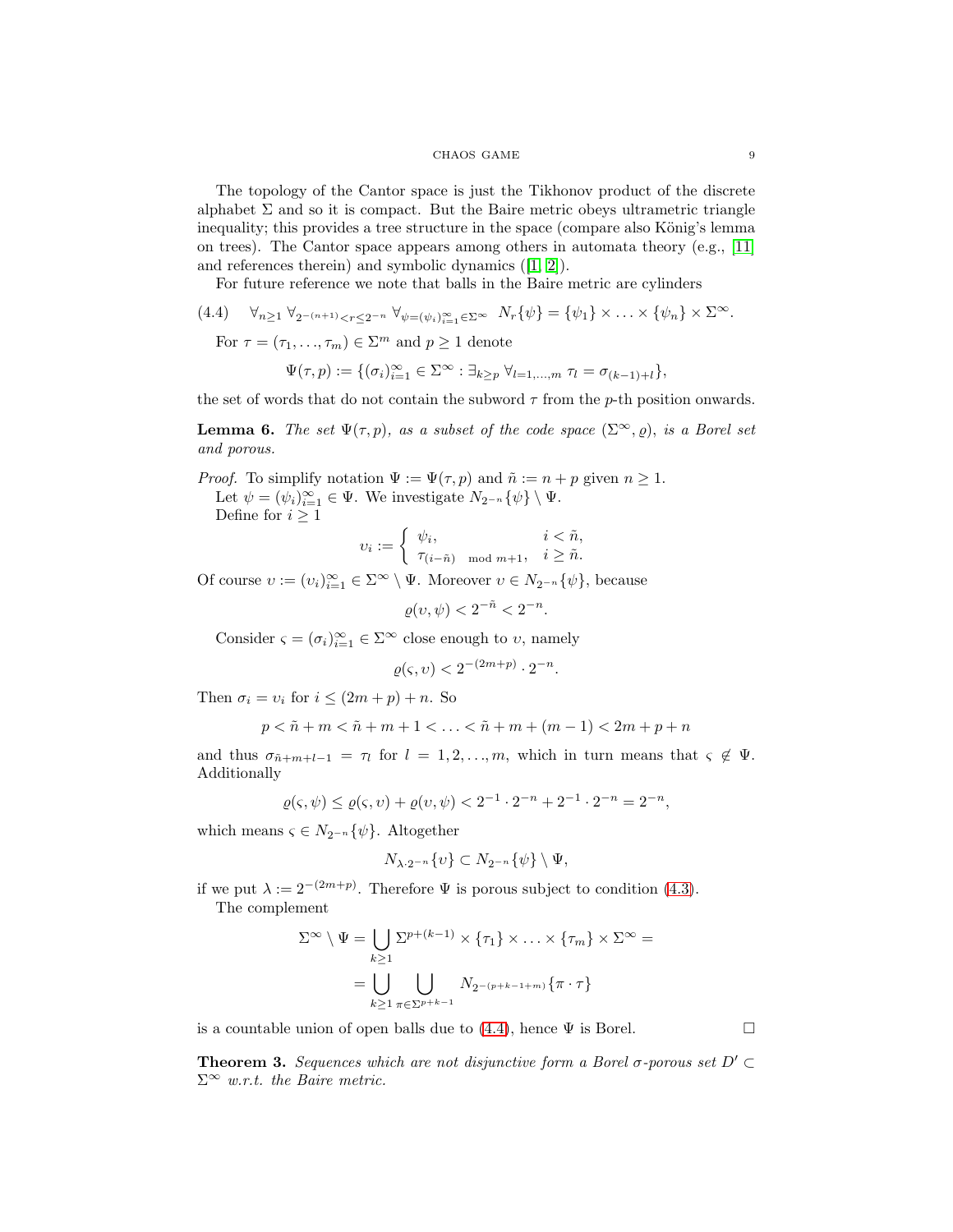Proof. We have

$$
D' = \{ (\sigma_i)_{i=1}^{\infty} \in \Sigma^{\infty} : (\sigma_i)_{i=1}^{\infty} \text{ does not obey condition (3.2)} \} =
$$
  
= 
$$
\bigcup_{p \ge 1} \bigcup_{m \ge 1} \bigcup_{\tau \in \Sigma^m} \Psi(\tau, p).
$$

Since our union is countable, it is enough to remind that the sets  $\Psi(\tau, p)$  are porous according to Lemma [6.](#page-8-1)

We are ready to prove the main theorem of this section.

<span id="page-9-0"></span>**Theorem 4.** The set of sequences  $(\sigma_n)_{n=1}^{\infty} \in \Sigma^{\infty}$ , which fail to generate a random orbit that yields the strongly-fibred attractor of the IFS F via [\(3.3\)](#page-6-1) and [\(3.4\)](#page-6-2) is σ-porous in (Σ∞, ̺).

<span id="page-9-1"></span>*Proof.* The set of faulty sequences is a subset of  $D'$  in Theorem [3.](#page-8-2)

### 5. Probabilistic analysis

Let  $Z_n : (S, \mathfrak{S}, \mathrm{Pr}) \to \Sigma$ ,  $n = 1, 2, \ldots$ , be a sequence of random variables on a probability space  $(S, \mathfrak{S}, Pr)$ , where  $\mathfrak{S}$  is a  $\sigma$ -algebra of events in S, and Pr :  $\mathfrak{S} \to [0,1]$  probability measure. This stochastic process generates "truely" random sequences  $(\sigma_1, \sigma_2, \ldots) \in \Sigma^\infty$  i.e.  $\sigma_n = Z_n(s)$  if the event  $s \in S$  happens at the *n*-th stage.

We define the stochastic process  $(Z_n)_{n\geq 1}$  to be **disjunctive** when

$$
\forall_{m\geq 1} \ \forall_{\tau \in \Sigma^m} \ \Pr\left(Z_{(n-1)+l}=\tau_l, \ l=1,\ldots,m, \text{ for some } n\right)=1;
$$

that is, each finite word appears in the outcome with probability 1.

In fact all words almost surely appear infinitely often. But an even stronger assertion is true.

<span id="page-9-2"></span>**Proposition 3.** A disjunctive stochastic process  $(Z_n)_{n\geq 1}$  with values in  $\Sigma$  generates a disjunctive sequence  $(\sigma_n)_{n=1}^{\infty} \in \Sigma^{\infty}$  as its outcome with probability 1.

*Proof.* Denote for  $u \in \Sigma^m$ 

$$
E(u) := \{ (Z_{(n-1)+1}, \ldots, Z_{(n-1)+m}) = u \text{ for some } n \}.
$$

Define inductively  $\gamma(p)$  to be the finite Champernowne word (Example [1\)](#page-5-2) consisting of all finite words over  $\Sigma$  with length at most  $p \ge 1$ , and such that  $\gamma(p+1)$  is just  $\gamma(p)$  with attached at its end all finite words of length  $p + 1$ . Thus the sequence of events  $E(\gamma(p))$ ,  $p = 1, 2, \ldots$ , is descending. Moreover by disjunctiveness of the process  $Pr(E(\gamma(p))) = 1$ , so

$$
\Pr\left(\bigcap_{p\geq 1}E(\gamma(p))\right)=1.
$$

The event

$$
\bigcap_{m\geq 1}\bigcap_{u\in\Sigma^m}E(u)
$$

describes the appearance of a disjunctive sequence as an outcome. Its probability equals 1, because

$$
\bigcap_{m \le p} \bigcap_{u \in \Sigma^m} E(u) \supset E(\gamma(p)).
$$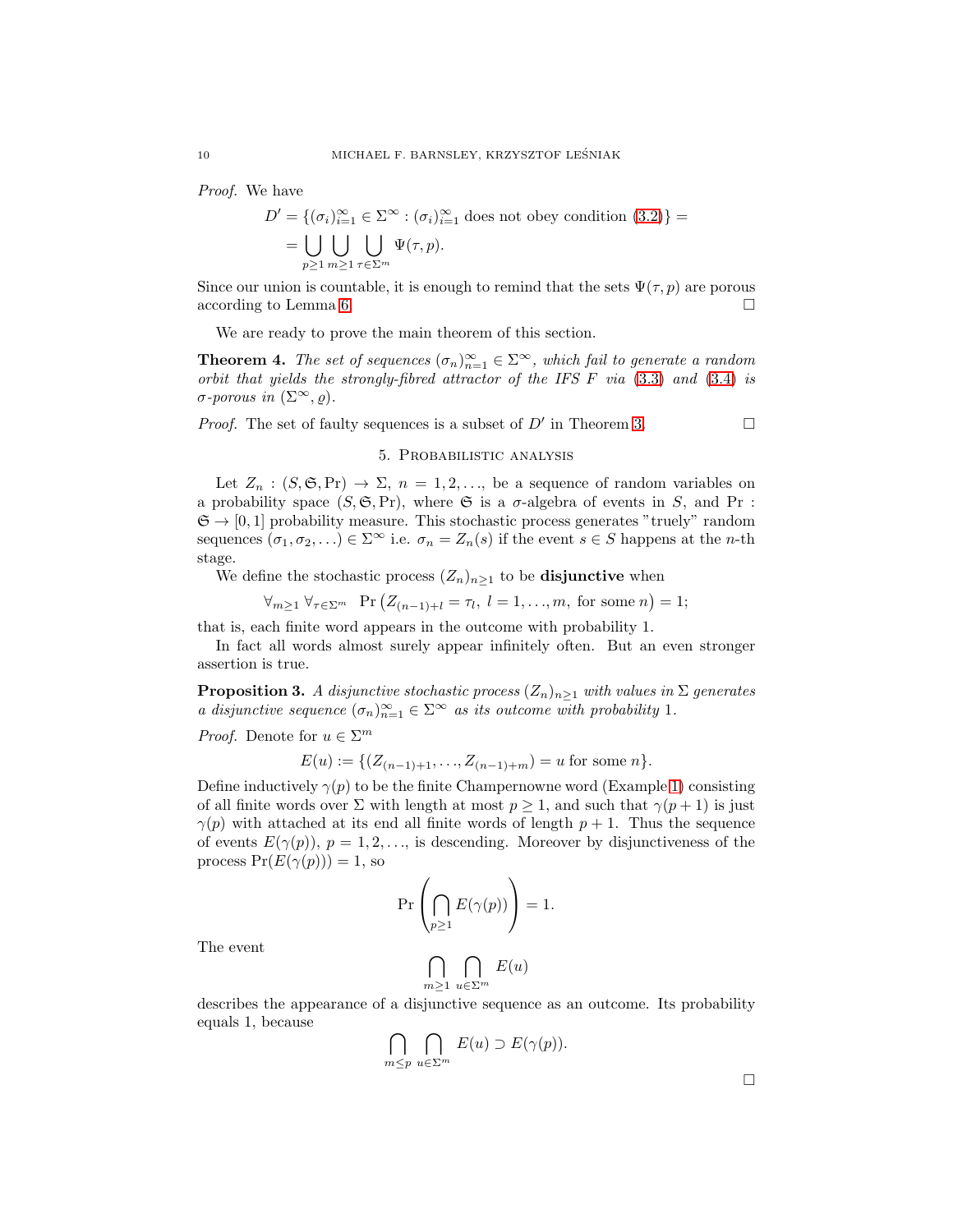**Example 2.** (Bernoulli scheme; [\[1\]](#page-12-1)). Suppose  $(Z_n)_{n\geq 1}$  is the sequence of independent random variables is distributed according to

$$
\exists_{\alpha>0} \ \forall_{n\geq 1} \ \forall_{\sigma\in\Sigma} \ \Pr(Z_n=\sigma)\geq \alpha.
$$

An example is the classical Bernoulli scheme with outcomes in  $\Sigma$ . Then  $(Z_n)_{n>1}$ is disjunctive process. This follows from the Borel-Cantelli lemma (e.g. the classic Example on p.37 after Theorem 2.2.3 in [\[21\]](#page-13-17)).

For Bernoulli scheme one could alternatively apply Theorem 2.3 (item 6) from [\[11\]](#page-12-9) which says that the set of nondisjunctive sequences is null with respect to the Bernoulli product measure. This follows as corollary from combination of Theorems [3](#page-8-2) and [2.](#page-7-3) See Example [4](#page-10-1) below for a more general case.

Although ergodic stochastic processes are useful in engineering applications (e.g. [\[15,](#page-13-18) [16,](#page-13-19) [34\]](#page-13-20)) they might be too weak for reliable simulations in probabilistic algorithms like the chaos game. (In particular, pseudorandom number generators that pass a battery of statistical tests may fail to generate an attractor).

<span id="page-10-0"></span>**Example 3.** (*Ergodicity is not enough*; [\[23\]](#page-13-21) *Example 1.8.1*). Let  $(Z_n)_{n>1}$  be the homogeneous Markov chain with states in  $\Sigma := \{1,2\}$  such that

$$
\forall_{\sigma \in \Sigma} \Pr(Z_1 = \sigma) = \frac{1}{2},
$$
  

$$
\forall_{n \ge 2} \Pr(Z_n = 1 | Z_{n-1} = 2) = 1,
$$
  

$$
\forall_{n \ge 2} \forall_{\sigma \in \Sigma} \Pr(Z_n = \sigma | Z_{n-1} = 1) = \frac{1}{2}.
$$

(Note that we put also condition on initial distribution of the chain). It is ergodic (even strongly mixing as the square of its transition matrix has positive entries; e.g.[\[34\]](#page-13-20) Prop.I.2.10). Moreover our chain occupies all states almost surely:

$$
\forall_{\sigma \in \Sigma} \quad \Pr(Z_n = \sigma \text{ for infinitely many } n) = 1.
$$

Nevertheless the word "22" is forbidden:

$$
Pr(Z_n = 2, Z_{n+1} = 2 \text{ for some } n) = 0,
$$

i.e. the process lacks disjunctiveness (comp. with discussion in [\[34\]](#page-13-20) chap.I.4).

In relation with Example [4](#page-10-1) it is not hard to see that a homogeneous finite Markov chain (with strictly positive initial distribution) is disjunctive if and only if its transition matrix has positive entries.

<span id="page-10-1"></span>**Example 4.** (Chain with complete connections; [\[6\]](#page-12-0)). Let  $(Z_n)_{n\geq 1}$  be a sequence of random variables with conditional marginal distributions

<span id="page-10-2"></span>
$$
(5.2) \qquad \exists_{\alpha>0} \ \forall_{n\geq 1} \ \forall_{\sigma_1,\dots,\sigma_n\in\Sigma} \Pr(Z_n = \sigma_n \ | Z_{n-1} = \sigma_{n-1},\dots,Z_1 = \sigma_1) \geq \alpha,
$$

and initial distribution

$$
\Pr(Z_1 = \sigma_1) \ge \alpha.
$$

Sometimes it is called chain with complete connections and significantly generalizes usual Markov chain  $(19)$ . We shall indirectly prove that such minorized chains are disjunctive processes.

Define on  $(\Sigma^{\infty}, \varrho)$  probabilistic measure  $\mu$  to be the completion of the joint distribution of the process  $(Z_n)_{n\geq 1}$ :

$$
\mu(\Xi):=\Pr((Z_1,Z_2,\ldots)\in\Xi)
$$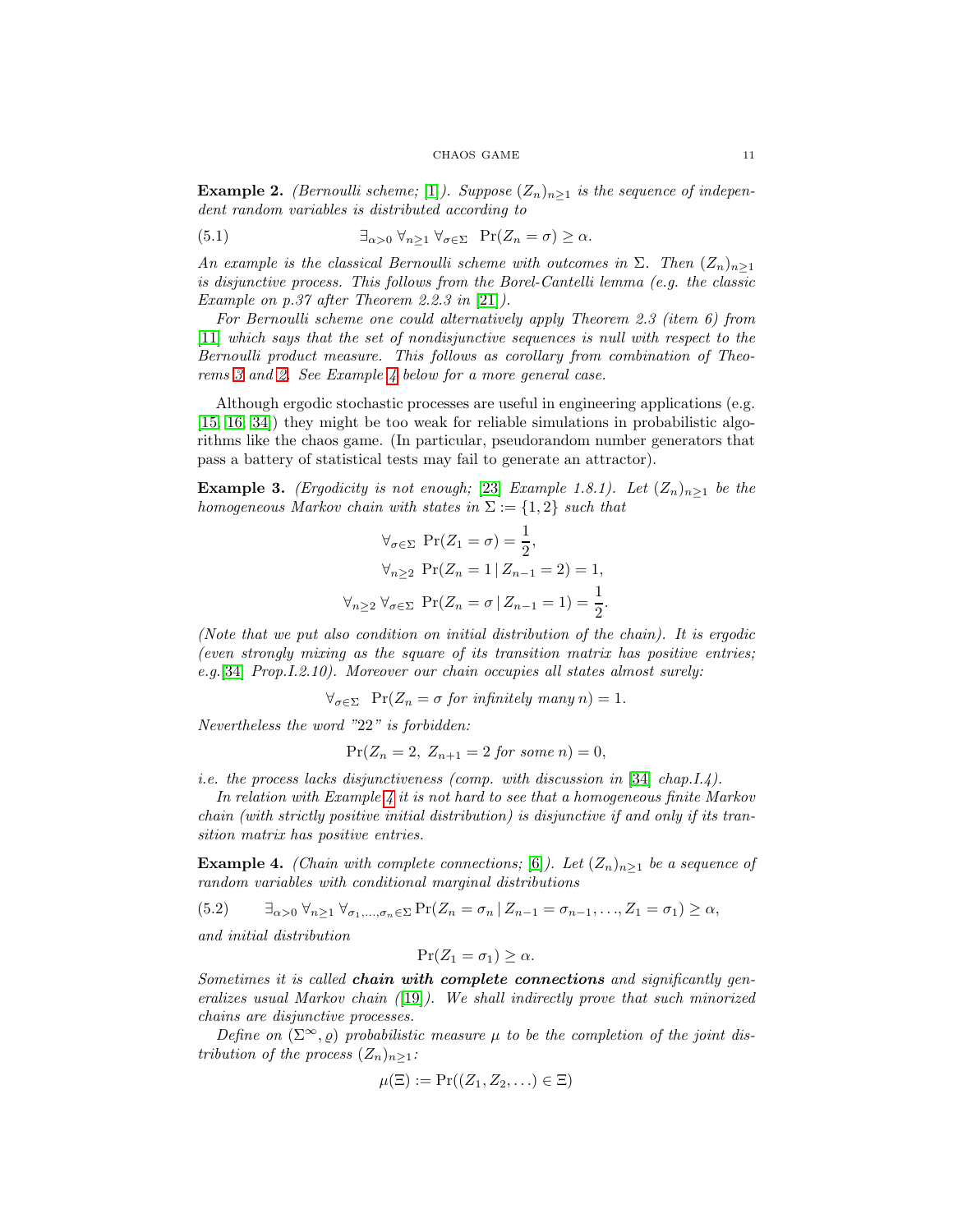for Borel subsets  $\Xi \subset \Sigma^{\infty}$  (comp. [\[34\]](#page-13-20) Theorem I.1.2 or [\[15\]](#page-13-18) Section 2.7 and Chapter 3). By description of balls given in [\(4.4\)](#page-8-0)

$$
\mu(N_r\{\varsigma\}) = \Pr(Z_1 = \sigma_1, \ldots, Z_n = \sigma_n)
$$

for radii  $r \in (2^{-(n+1)}, 2^{-n}]$ ,  $n \ge 1$ , and centers at  $\varsigma = (\sigma_1, \ldots, \sigma_n, \ldots) \in \Sigma^{\infty}$ .

The measure  $\mu$  obeys doubling condition. Indeed assume now  $2r \in (2^{-(n+1)}, 2^{-n}]$ and calculate

$$
\mu(N_{2r}\{\varsigma\}) = \Pr(Z_1 = \sigma_1, ..., Z_n = \sigma_n) =
$$
  
= 
$$
\frac{\Pr(Z_1 = \sigma_1, ..., Z_{n+1} = \sigma_{n+1})}{\Pr(Z_{n+1} = \sigma_{n+1} | Z_n = \sigma_n, ..., Z_1 = \sigma_1)} \leq \frac{1}{\alpha} \cdot \mu(N_r\{\varsigma\}),
$$

where the inequality comes from [\(5.2\)](#page-10-2).

Therefore we can apply Theorem [2](#page-7-3) and Theorem [3](#page-8-2) to find out that nondisjunctive sequences form Borel  $\mu$ -null set, so the chain generates disjunctive sequence almost surely.

We finalize this section by giving its main result, which follows directly from Theorem [1](#page-5-0) via Proposition [3.](#page-9-2)

<span id="page-11-0"></span>**Theorem 5.** Let A be a strongly-fibred attractor of the IFS  $F = (X, f_{\sigma} : \sigma \in \Sigma)$ . If the stochastic process  $Z_n : (S, \mathfrak{S}, Pr) \to \Sigma$ ,  $n = 1, 2, ...,$  generating  $(\sigma_n)_{n=1}^{\infty} \in \Sigma^{\infty}$  is disjunctive, then  $(3.3)$  and  $(3.4)$  in the statement of Corollary [1](#page-6-0) hold with probability 1.

### 6. The Rapunzel Theorem

<span id="page-11-1"></span>Let  $F = (X, f_{\sigma} : \sigma \in \Sigma)$  be an IFS of homeomorphisms acting on a compact metric space  $X$ . Let

$$
F^* := (X, f_{\sigma}^{-1} : \sigma \in \Sigma)
$$

be the corresponding **dual** IFS. Let A be an attractor of F, and let  $\mathcal{B}(A)$  denote the basin of A. Then the set  $A^* := X \setminus \mathcal{B}(A)$  is called the **dual repeller** and  $(A, A^*)$  is called an attractor/repeller pair. We suppose here that  $A^*$  is an attractor of  $F^*$ . It is readily proved that the basin  $\mathcal{B}(A^*)$  of  $A^*$  (with respect to  $F^*$ ) is  $\mathcal{B}(A^*) = X \setminus A$ . Note that  $\mathcal{B}(A) = X \setminus A^*$ . We furthermore suppose that A is **point-fibred** with respect to  $F$  and  $A^*$  is point-fibred with respect to  $F^*$ , see [\[28,](#page-13-8) Chapter 4]. This means that there exist continuous maps

$$
\pi_F : \Sigma^{\infty} \to A
$$
 and  $\pi_{F^*} : \Sigma^{\infty} \to A^*$ 

that are well-defined for  $\varsigma = \sigma_1...\sigma_k...\in \Sigma^{\infty}$  by

$$
\pi_F(\varsigma) = \lim_{k \to \infty} f_{\sigma_1} \circ \dots f_{\sigma_k}(x), \, x \in B,
$$
  

$$
\pi_{F^*}(\varsigma) = \lim_{k \to \infty} f_{\sigma_1}^{-1} \circ \dots f_{\sigma_k}^{-1}(y), \, y \in B^*,
$$

where the limits are independent of x and y. Moreover we have for all  $\varsigma \in \Sigma^{\infty}$ 

(6.1) 
$$
\pi_F(S(\varsigma)) = f_{\sigma_1}^{-1}(\pi_F(\varsigma)) \text{ and } \pi_{F^*}(S(\varsigma)) = f_{\sigma_1}(\pi_{F^*}(\varsigma))
$$

where  $S : \Sigma^{\infty} \to \Sigma^{\infty}$  is the shift map, namely the continuous mapping defined by

<span id="page-11-2"></span>
$$
S(\varsigma) = \sigma_2 \sigma_3 ...
$$
 for all  $\varsigma = \sigma_1 \sigma_2 \sigma_3 ... \in \Sigma^{\infty}$ .

In general, an IFS of homeomorphisms can have many attractor/repeller pairs. Here we are considering only the situation where  $F$  has exactly one attractor.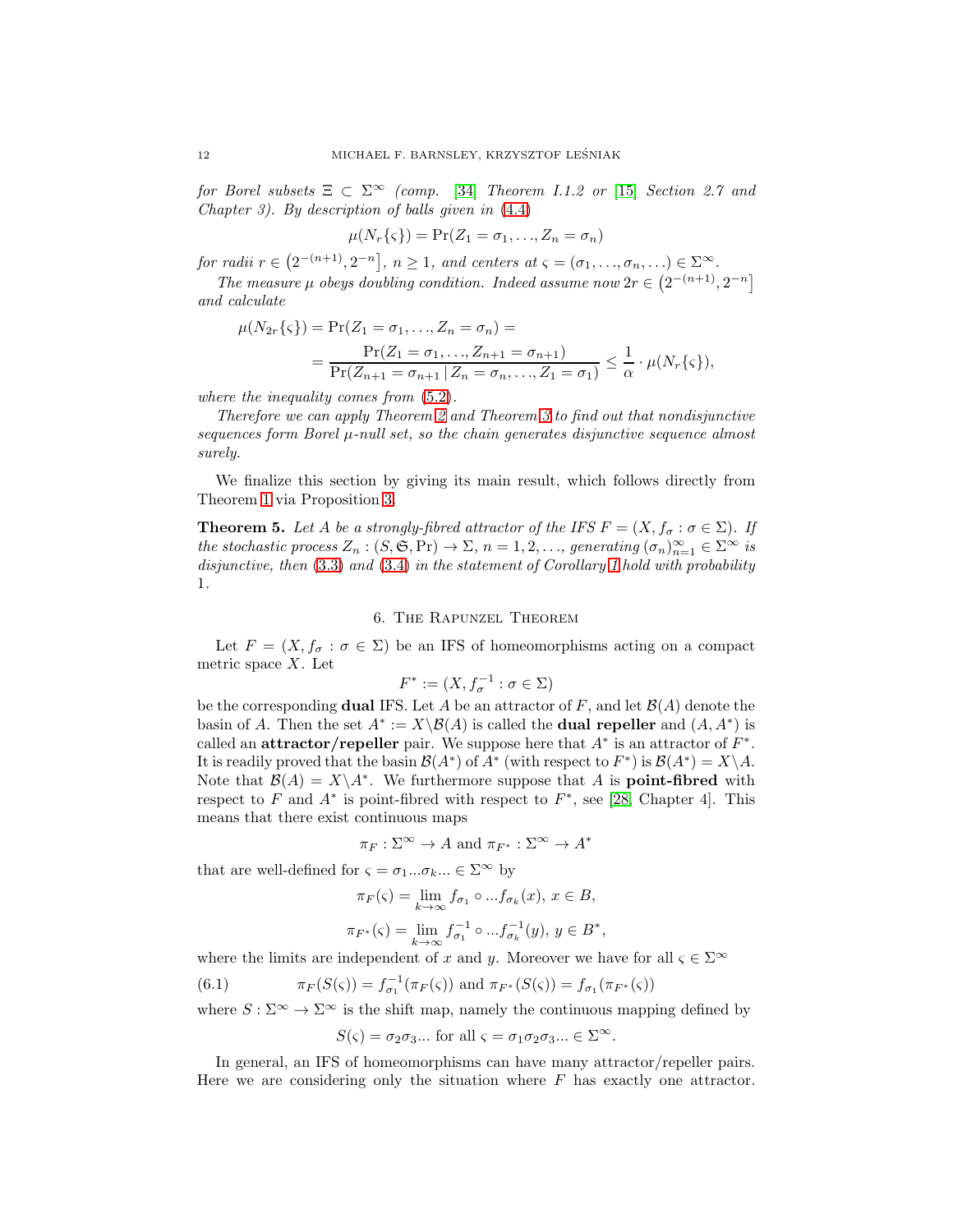### CHAOS GAME 13

Our terminology and ideas derive from [\[26\]](#page-13-23) and [\[27\]](#page-13-24). However, there is a crucial difference in nomenclature, because what McGehee calls an "attractor" we would call a "Conley attractor".

<span id="page-12-4"></span>**Theorem 6.** Let F be an IFS of homeomorphisms with a unique point-fibred attractor A and point-fibred dual repeller  $A^*$ . Let  $\varsigma$  be a disjunctive sequence. Then there is a set of points  $X' \subset X$  such that (i)  $X \backslash X'$  is  $\sigma$ -porous; (ii) the chaos game orbit generated by  $F, x, \varsigma$  yields A for all  $x \in X'$ ; (iii) the dual chaos game orbit generated by  $F^*, x, \varsigma$  yields  $A^*$  for all  $x \in X'$ .

*Proof.* Let  $x \in X$ . If  $x = \pi_{F^*}(\varsigma)$  then, given any open neighbourhood  $O(x)$  of x there is an open set  $O(x') \subset O(x) \setminus \{x\}$  and, obviously, every point y in  $O(x')$  either belongs to the basin  $\mathcal{B}(A)$  of A, in which case its orbit yields A, or  $y \in A^*$  and has a compact set of addresses  $\pi_{F^*}^{-1}(y)$  that does not include  $\varsigma$ . Let K be the highest index of agreement between  $\varsigma$  and any member of  $\pi_{F^*}^{-1}(y)$ . Then, using equation  $(6.1)$ , we must have

$$
f_{\sigma_{K+1}}^{-1} \circ f_{\sigma_K}^{-1} \circ f_{\sigma_{K-1}}^{-1} \circ ... f_{\sigma_1}^{-1}(y) \in \mathcal{B}(A),
$$

(for otherwise there would have been one higher level of agreement) which tells us (using disjunctiveness) that the chaos game orbit generated by  $F, y, \varsigma$  yields A. It follows that the set of points  $x$ , denoted  $X''$ , for which the chaos game generated by  $F, x, \varsigma$  yields A has a  $\sigma$ -porous complement  $X\backslash X''$ . Similarly for x in the set of points Y, for which the chaos game generated by  $F^*, x, \varsigma$  yields  $A^*$  has also a  $σ$ -porous complement. The proof is completed by choosing  $X' = X'' \cap Y$ . □

### **ACKNOWLEDGEMENT**

The authors thank Pablo Gutiérrez Barrientos for pointing out a significant error in an earlier version of this paper. The second author wishes to thank the Australian National University for the kind hospitality during his fruitful stays at the Mathematical Sciences Institute in February 2011 and 2012.

### **REFERENCES**

- <span id="page-12-2"></span><span id="page-12-1"></span>[1] M. F. Barnsley: Fractals Everywhere. Academic Press 1988.
- <span id="page-12-6"></span>[2] M. F. Barnsley: Superfractals. Patterns of Nature. Cambridge University Press 2006.
- [3] M. F. Barnsley, S. G. Demko: *Iterated function systems and the global construction of fractals*. Proc. R. Soc. Lond. Ser. A Math. Phys. Eng. Sci. 399 (1985), 243–275.
- <span id="page-12-3"></span>[4] M. F. Barnsley, J. Hutchinson, Ö. Stenflo: V-variable fractals: fractals with partial self similarity. Adv. Math. 218 (2008), 2051–2088.
- <span id="page-12-7"></span>[5] M. F. Barnsley, K. Leśniak: On the continuity of the Hutchinson operator, [arXiv:1202.2485v](http://arxiv.org/abs/1202.2485)1 [math.GN] 12 Feb 2012.
- <span id="page-12-0"></span>[6] M. F. Barnsley, A. Vince: The chaos game on a general iterated function system. Ergodic Theory Dynam. Systems 31 no.4 (2011), 1073–1079.
- <span id="page-12-8"></span>[7] M. F. Barnsley, A. Vince: Real projective iterated function systems. J. Geom. Anal. 22 no.4 (2012), 1137–1172.
- <span id="page-12-10"></span><span id="page-12-5"></span>[8] G. Beer, Topologies on Closed and Closed Convex Sets: Kluwer, Dordrecht 1993.
- <span id="page-12-11"></span>[9] P. Billingsley: Convergence of Probability Measures. Wiley & Sons 1968.
- [10] F. S. De Blasi, J. Myjak, P.L. Papini: Porous sets in best approximation theory. J. Lond. Math. Soc. (2) 44 no.1 (1991), 135–142.
- <span id="page-12-9"></span>[11] C. S. Calude, L. Staiger: Generalisations of disjunctive sequences, MLQ Math. Log. Q. 51 no.2 (2005), 120–128.
- <span id="page-12-12"></span>[12] V. Chousionis: *Directed porosity on conformal IFSs and weak convergence of singular inte*grals. Ann. Acad. Sci. Fenn. Math. 34 (2009), 215–232.